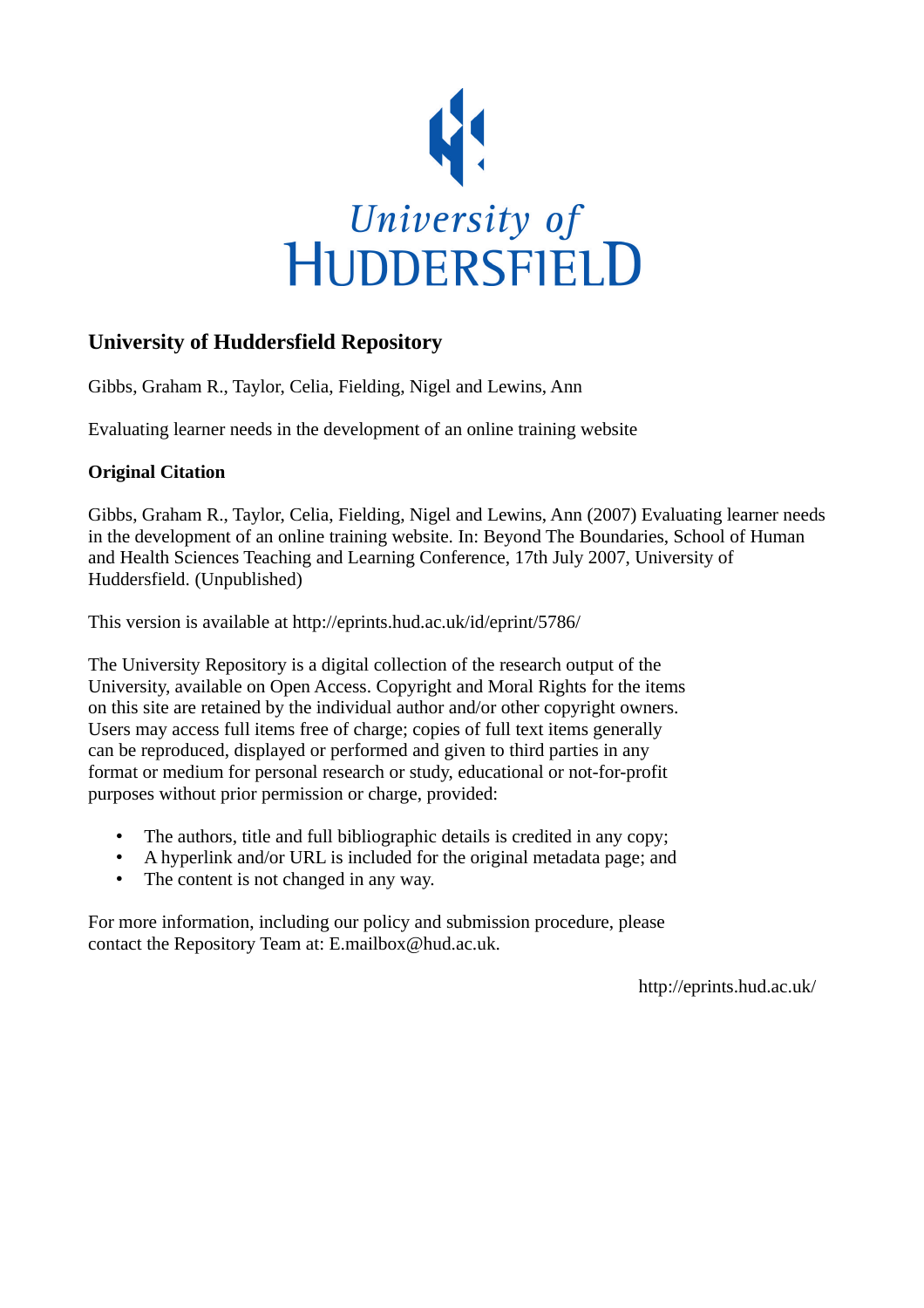

# Evaluating learner needs in the development of an online training website

#### Graham R Gibbs

With Celia Taylor (U. of Huddersfield) and Prof. Nigel Fielding and Ann Lewins (U. of Surrey)

> Beyond the Boundaries: A one day conference in the School of Human and Health Sciences 17th July 2007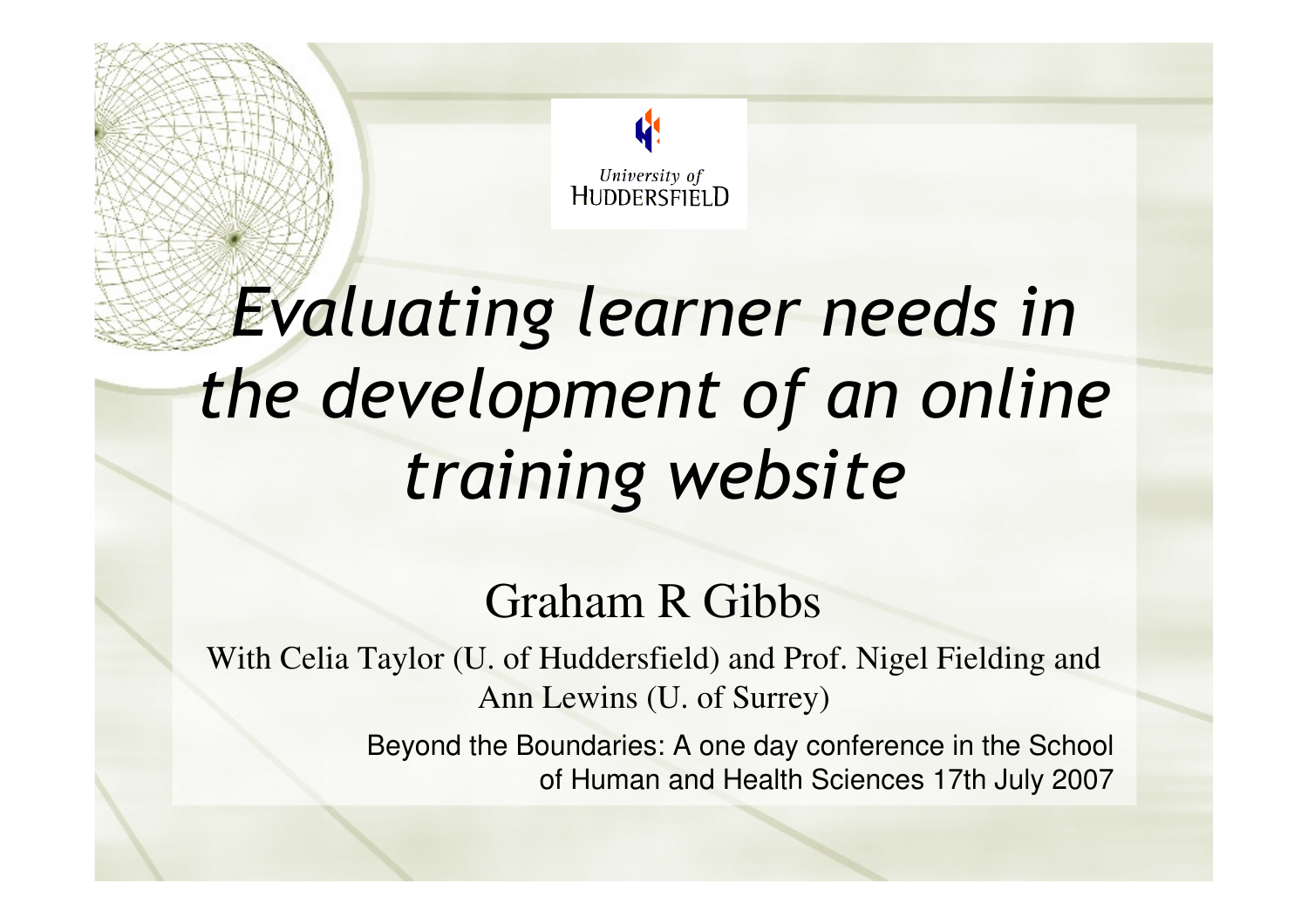# The Project: Online QDA

 $+$  In 2004-5



- Team at the University of Huddersfield and the University of Surrey
- ESRC funded
- Create a web site to provide training resources for those learning to use qualitative data analysis (CAQDAS) software.

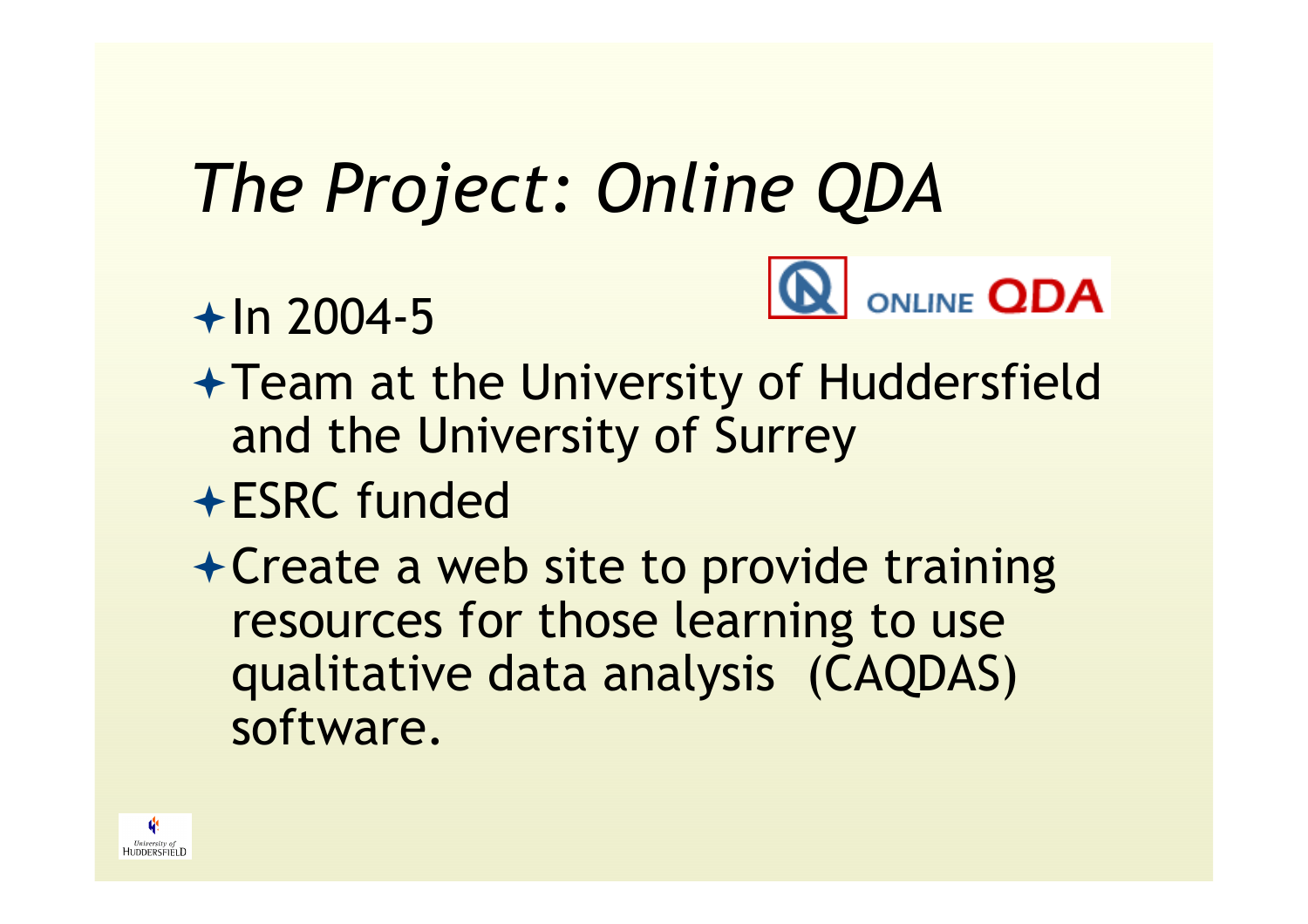#### User Needs

- + 10 year experience of courses at CAQDAS suggested issues such as:
	- how to safeguard work done with s/w,
	- 'get out of trouble' help (e.g. suspected data loss but merely unfamiliarity with software),
	- 'how to do it' prompts needed to remind users what to do,
	- 'where to go next?', the user has forgotten a whole dimension of the software.

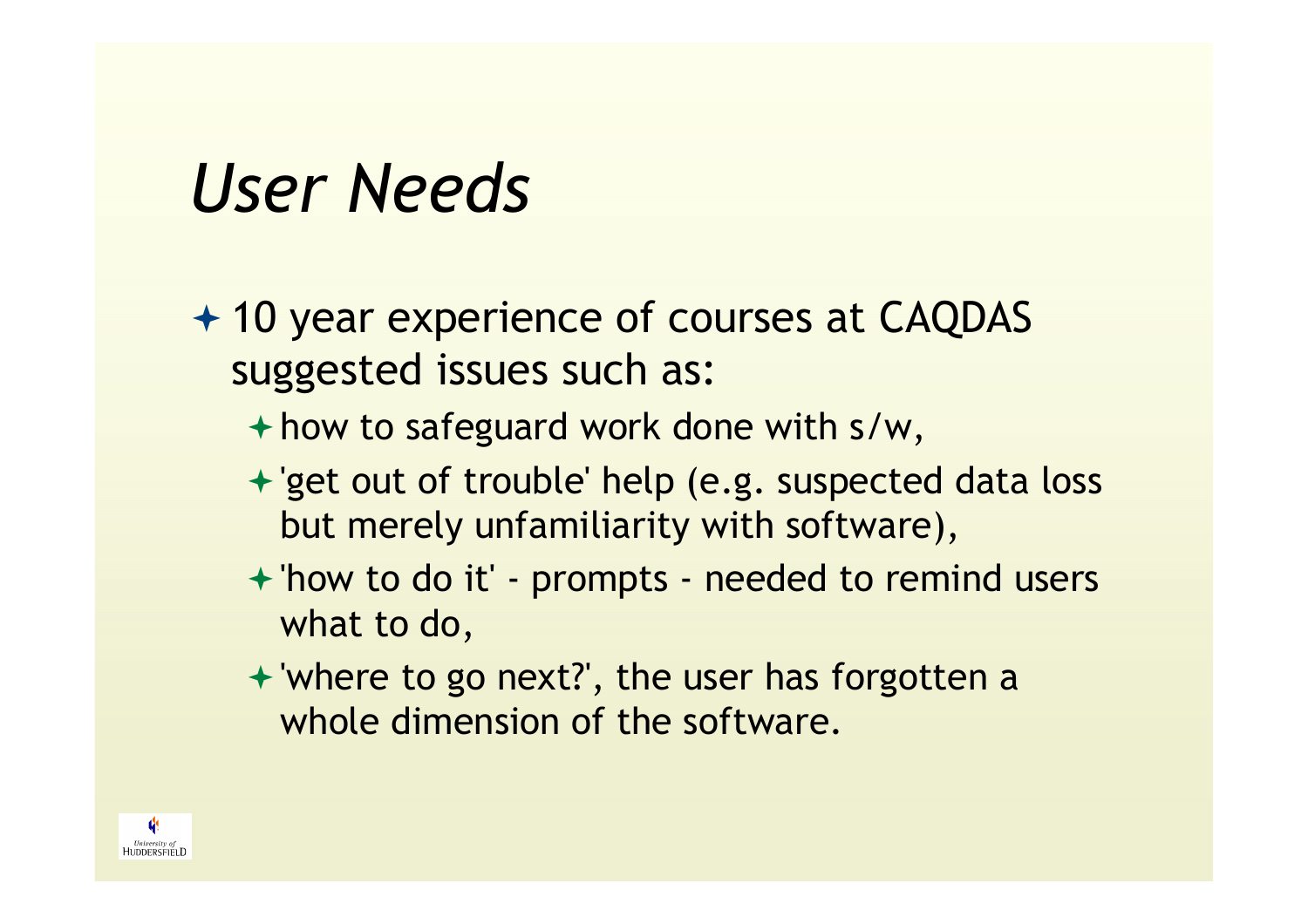#### But - changing needs

- + Software changing rapidly
- ← New users some with no Qual. Res. or Soc.<br>Sci, background Sci. background
- So problems often unfamiliarity with QDA
- Many more users, especially u/g & master's

#### Hence needed:

<sup>+</sup> a wide-ranging evaluation of learner needs<br>to quide the design of the opline resource to guide the design of the online resource.

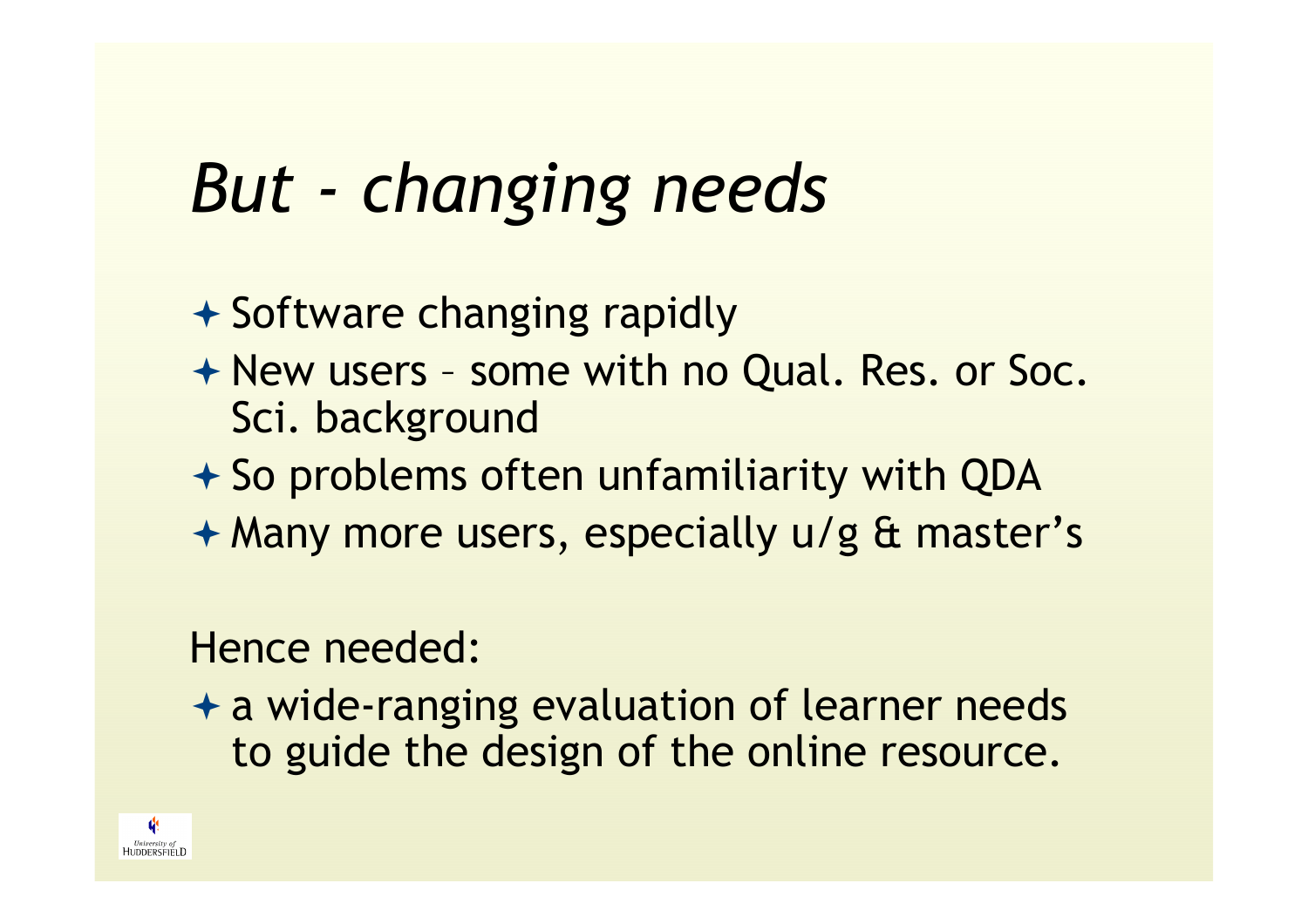### Data gathering - 4 sources

- Written contributions to relevant online forums.
- Observation of volunteers using CAQDAS software.
- + Interviews with 24 software users and<br>trainers trainers
- Online survey of qual researchers (n=250)

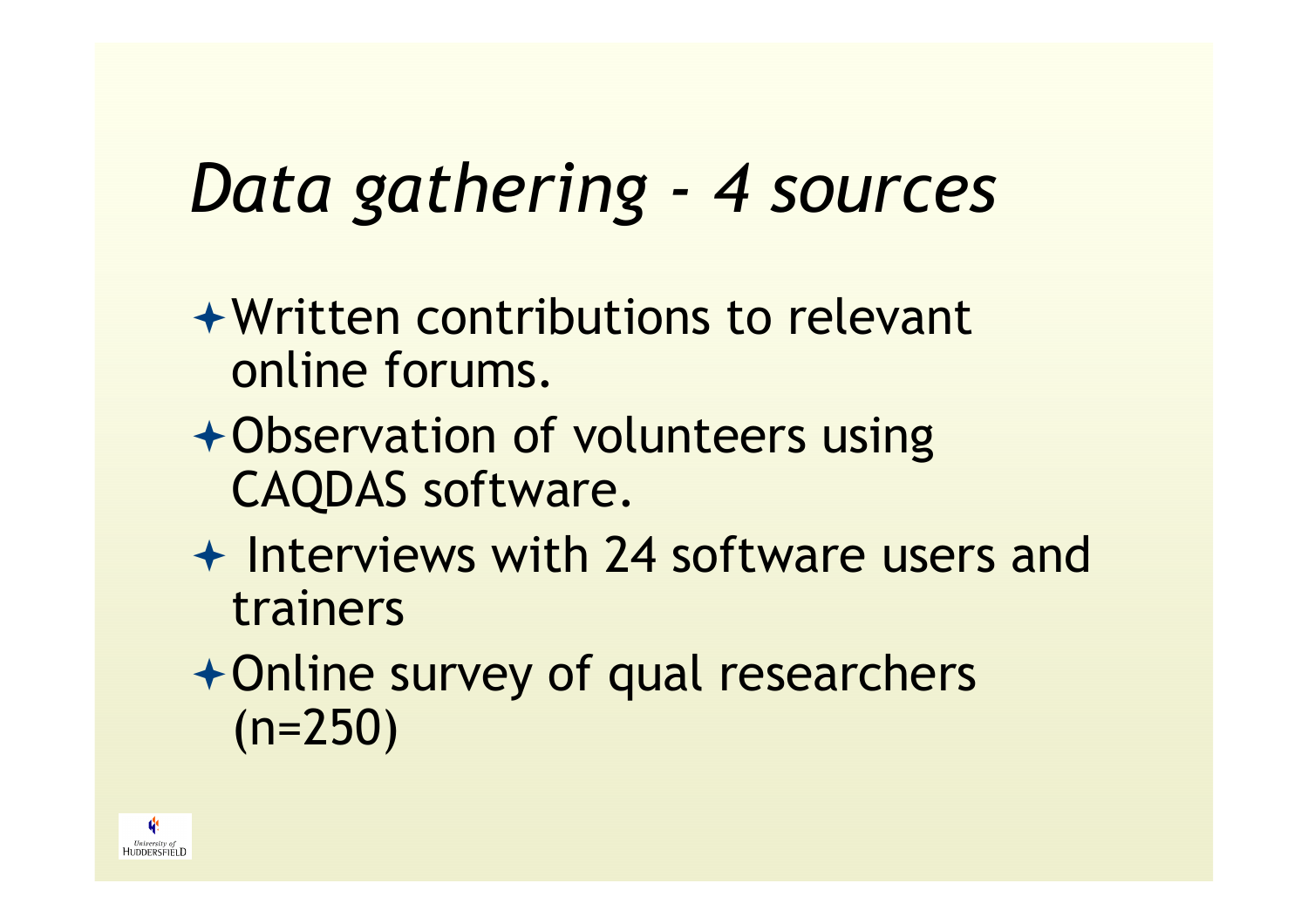### 1. Written contributions to relevant online forums

- + contributions made during the last 2 years to four Internet forums for CAQDAS users
- ATLAS.ti, MAXqda, QSR (for NVivo and N6) and QualSoftware
- + Based on list server technology (via e-mail) and had been in operation for many years.
- + Examined the last 2 years of messages (>2,000 messages )

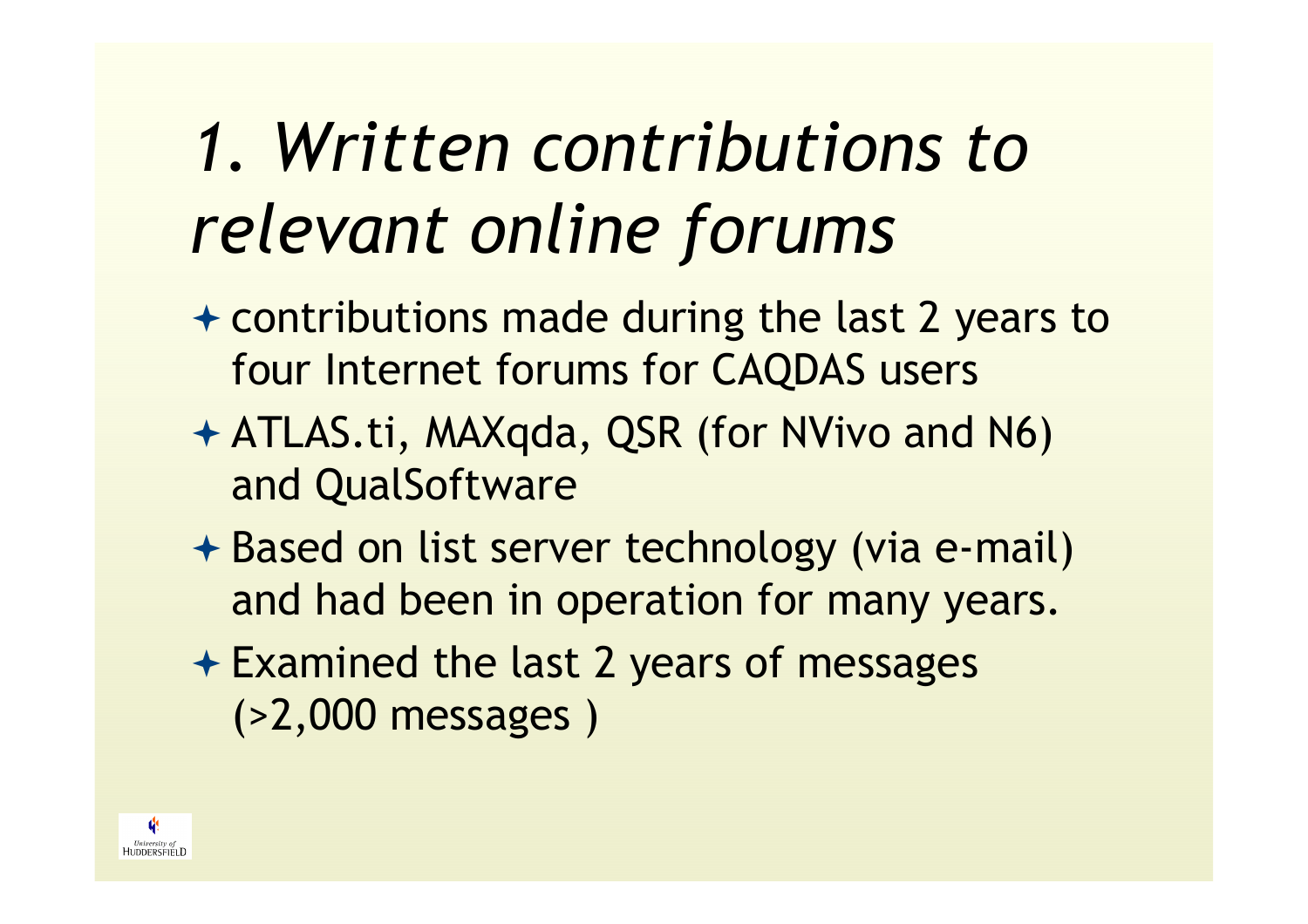#### Online forums

- Good for issues where users could state problem as a question
- Sometimes Ans. = simple function
- $+$  Sometimes advanced users with stretching questions
- Most common Q was what s/w to use for their project.

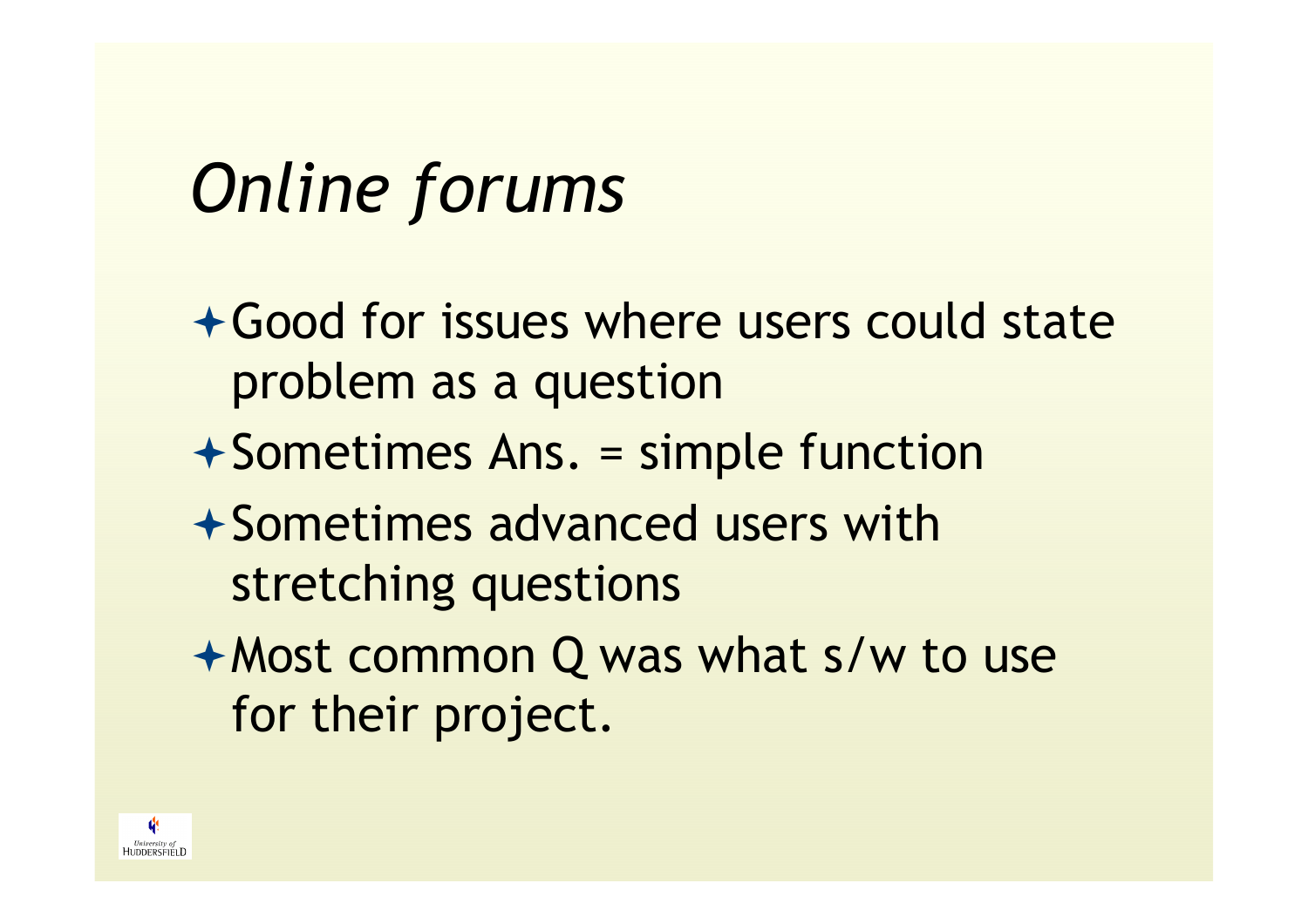# 2. Interviews and

- 3. Observations
- + Observation of volunteers using CAQDAS software using think aloud protocols - <sup>10</sup> sessions at the U. Surrey
- ← Interviews with 24 software users and<br>trainers users with differing lovels a trainers. - users with differing levels of experience and expertise, and with different roles – PhD student, software trainer, researcher etc.
- Revealed some new kinds of learning issues.

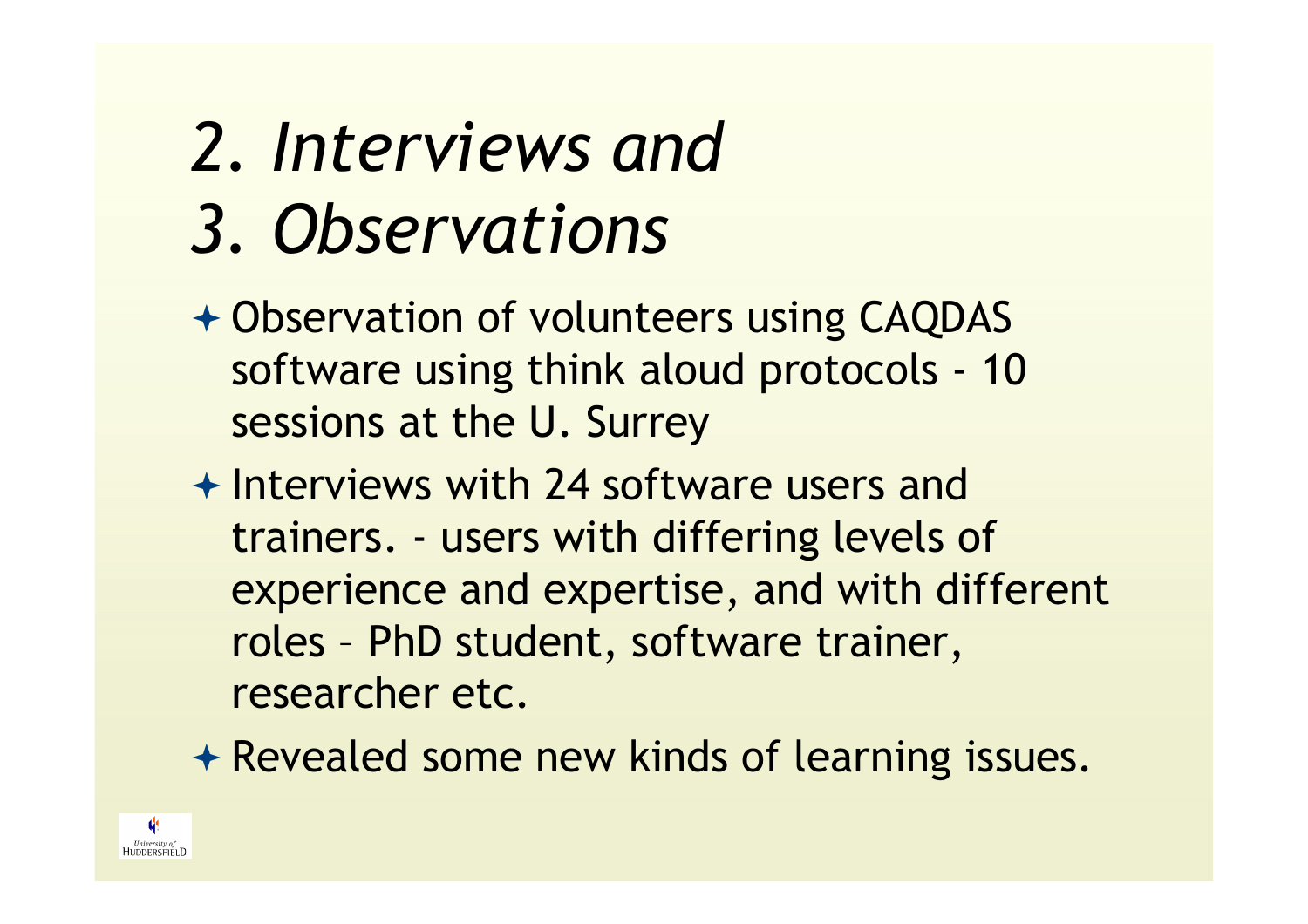#### Main issues in interviews and observations

- + Coding schema and associated issues Quite content with schema – but, what next? + Not happy with coding schema- what to do? Organisation of data – attributes, variables + Integrating with quantitative data **★ Simple retrieval of multiple codes at a time** + Selective retrieval (in some packages = 'searching')
- AND 'Feeling stuck' what to do next

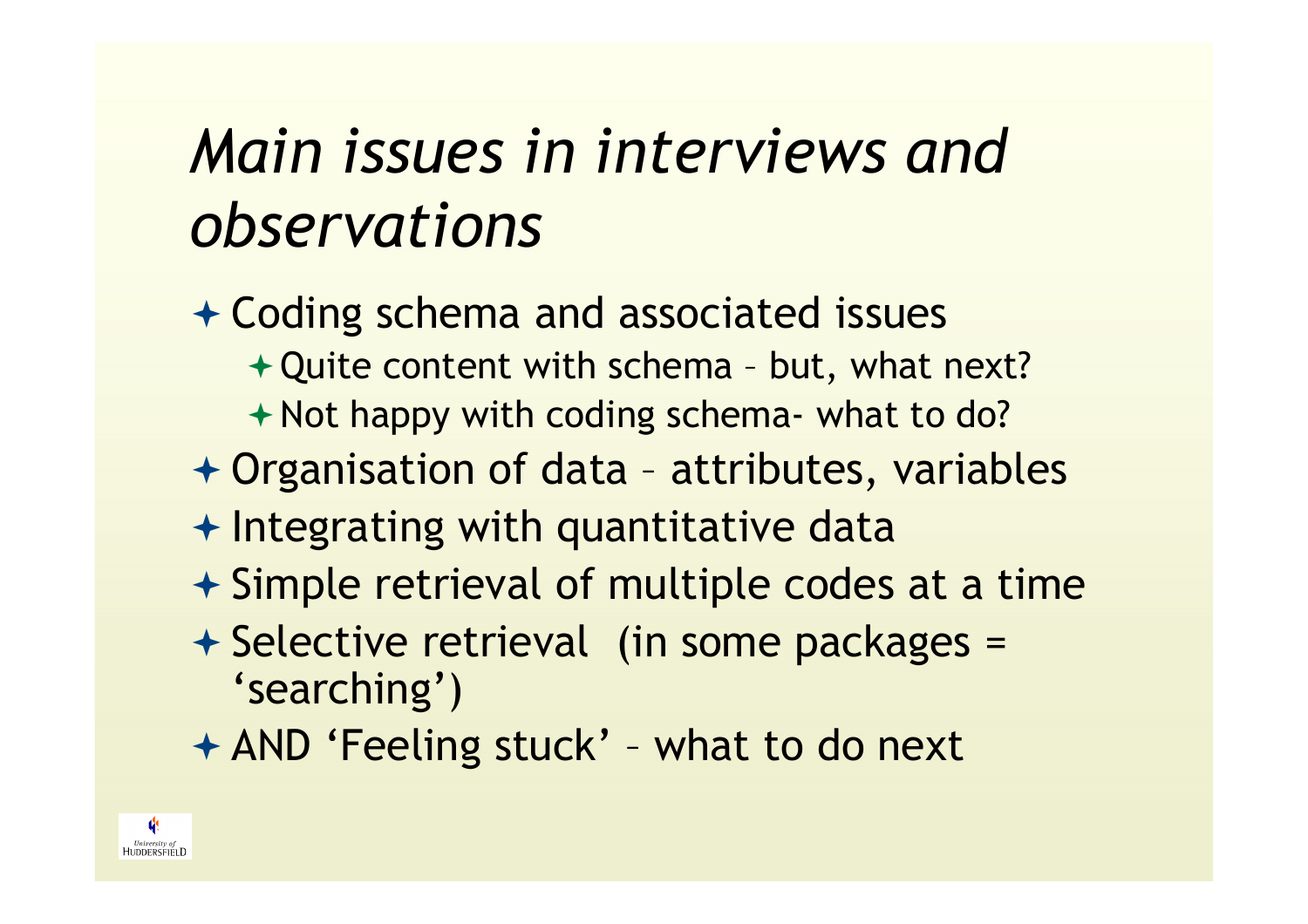# 4. Online questionnaire survey

#### Asked:

- Respondent's current position, job, discipline and level and experience of training in QDA and CAQDAS
- Current project and their use of CAQDAS
- What training priorities they had

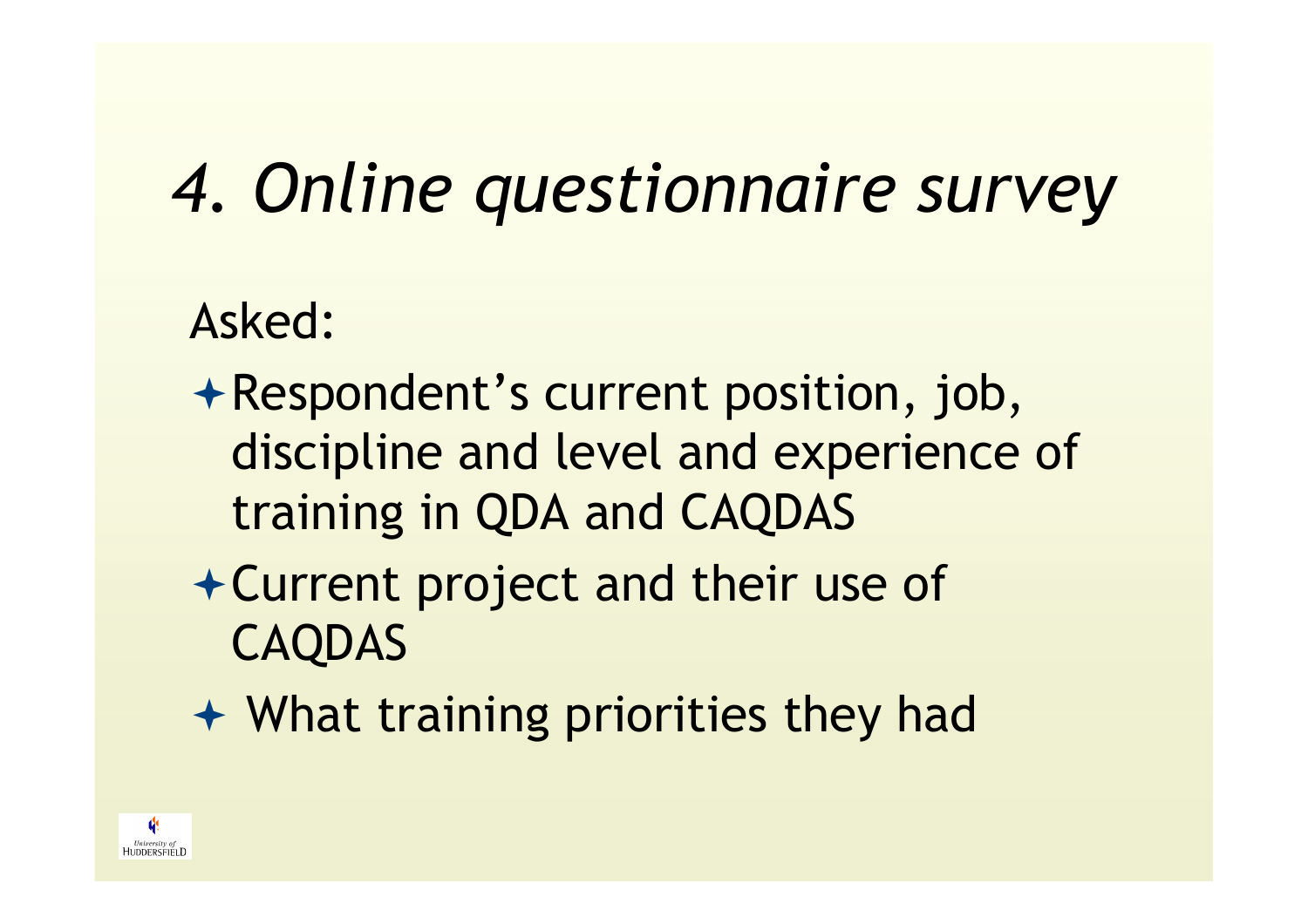#### Survey results

- $+$  Training priorities not useful. All issues got high scores
- Did indicate range of methods used and range of software used.

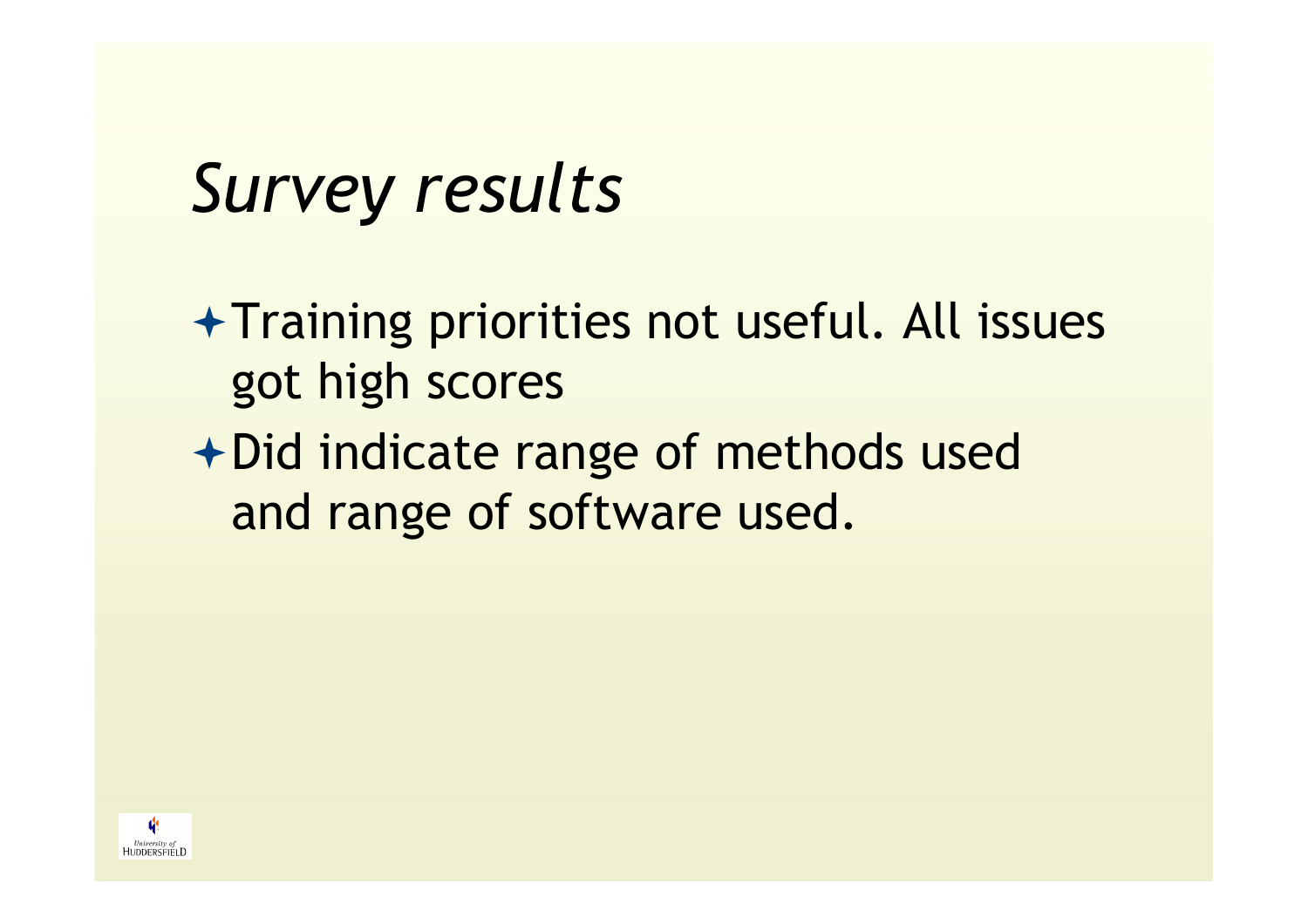#### Software used by those surveyed

| <b>Principal software</b>                                                                                 | Frequency      | Percent |
|-----------------------------------------------------------------------------------------------------------|----------------|---------|
| Atlas <sub>ti</sub>                                                                                       | 59             | 28.8    |
| <b>HyperRESEARCH</b>                                                                                      | 5              | 2.4     |
| MAXqda                                                                                                    | 11             | 5.4     |
| N4/N5/N6                                                                                                  | 38             | 18.5    |
| <b>QSR NVivo</b>                                                                                          | 64             | 31.2    |
| Qualrus                                                                                                   | $\overline{4}$ | 2.0     |
| winMAX                                                                                                    | $\overline{4}$ | 2.0     |
| Other (incl. Alceste, AQUAD, EZ-text, QDA Miner,<br>Qualifiers, Ethnograph, Transanna, Word,<br>WordStat. | 20             | 9.8     |
| Total                                                                                                     | 205            | 100.0   |

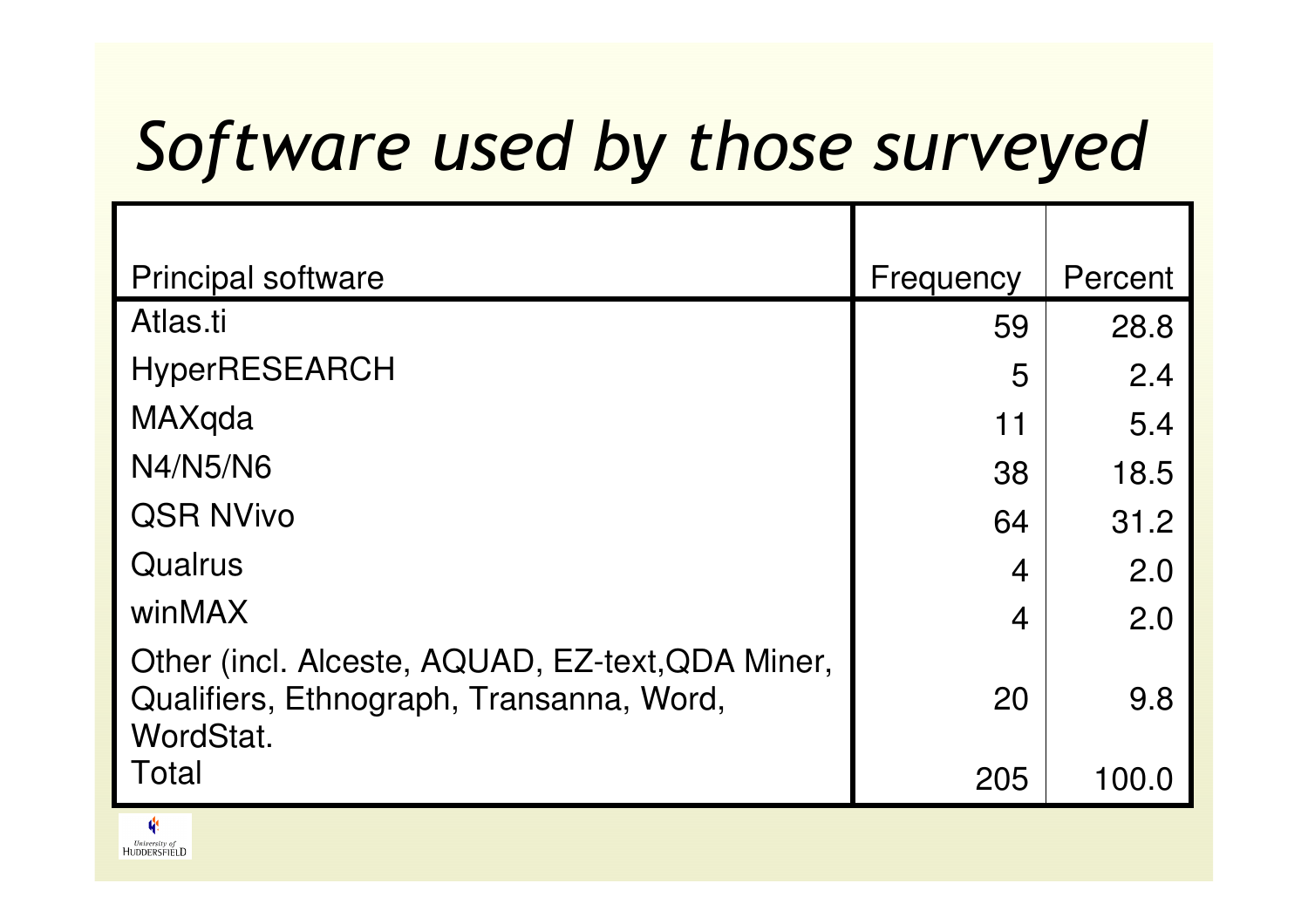### Current principal discipline

| Education            | 48 |
|----------------------|----|
| Other                | 37 |
| Psychology           | 30 |
| Sociology            | 28 |
| Anthropology         | 20 |
| Health               | 15 |
| <b>Social Policy</b> | 11 |
| Management           | 8  |
| Geography            | 5  |
| <b>Nursing</b>       | 5  |
| <b>Politics</b>      | 5  |
| <b>Social Work</b>   | 5  |
| <b>Medicine</b>      |    |
|                      |    |

| Economics                    |   |
|------------------------------|---|
| Marketing                    | З |
| <b>Business</b>              | 2 |
| Criminology                  | 2 |
| <b>History</b>               |   |
| Architecture                 |   |
| <b>Physical Education</b>    |   |
| <b>Social Administration</b> |   |
| Total                        |   |

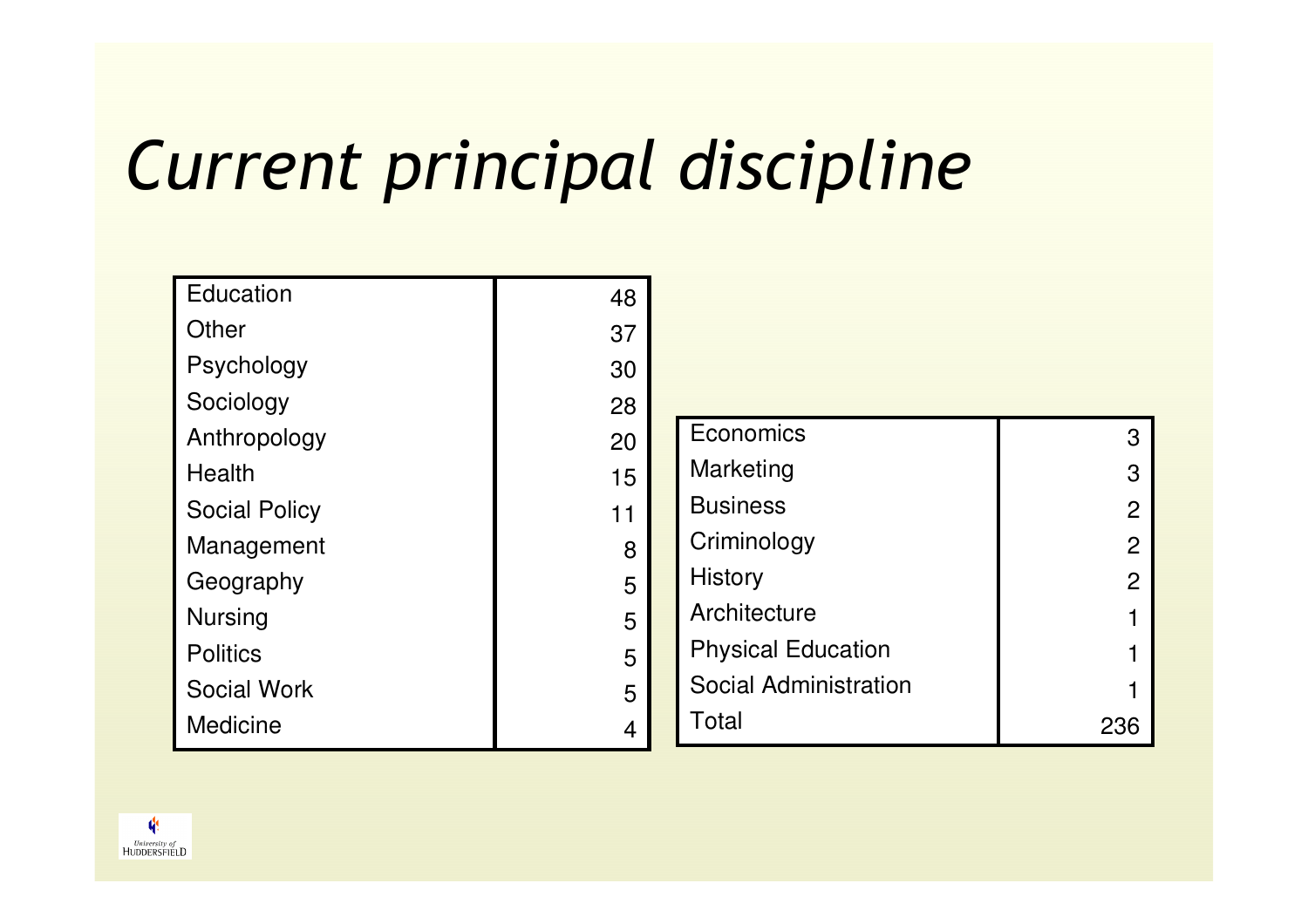#### Current principal method

| <b>Method</b>                          | ℅    |
|----------------------------------------|------|
| <b>Grounded Theory</b>                 | 53.8 |
| Ethnography                            | 28.0 |
| <b>Action Research</b>                 | 23.3 |
| Narrative analysis                     | 22.0 |
| Discourse Analysis                     | 20.8 |
| Constructivism                         | 15.7 |
| <b>Conversation analysis</b>           | 12.7 |
| Life history/Biography                 | 12.7 |
| Symbolic Interactionism                | 9.3  |
| Phenomenology                          | 8.9  |
| Interpretive Phenomenological Analysis | 8.5  |
| Framework method                       | 6.8  |

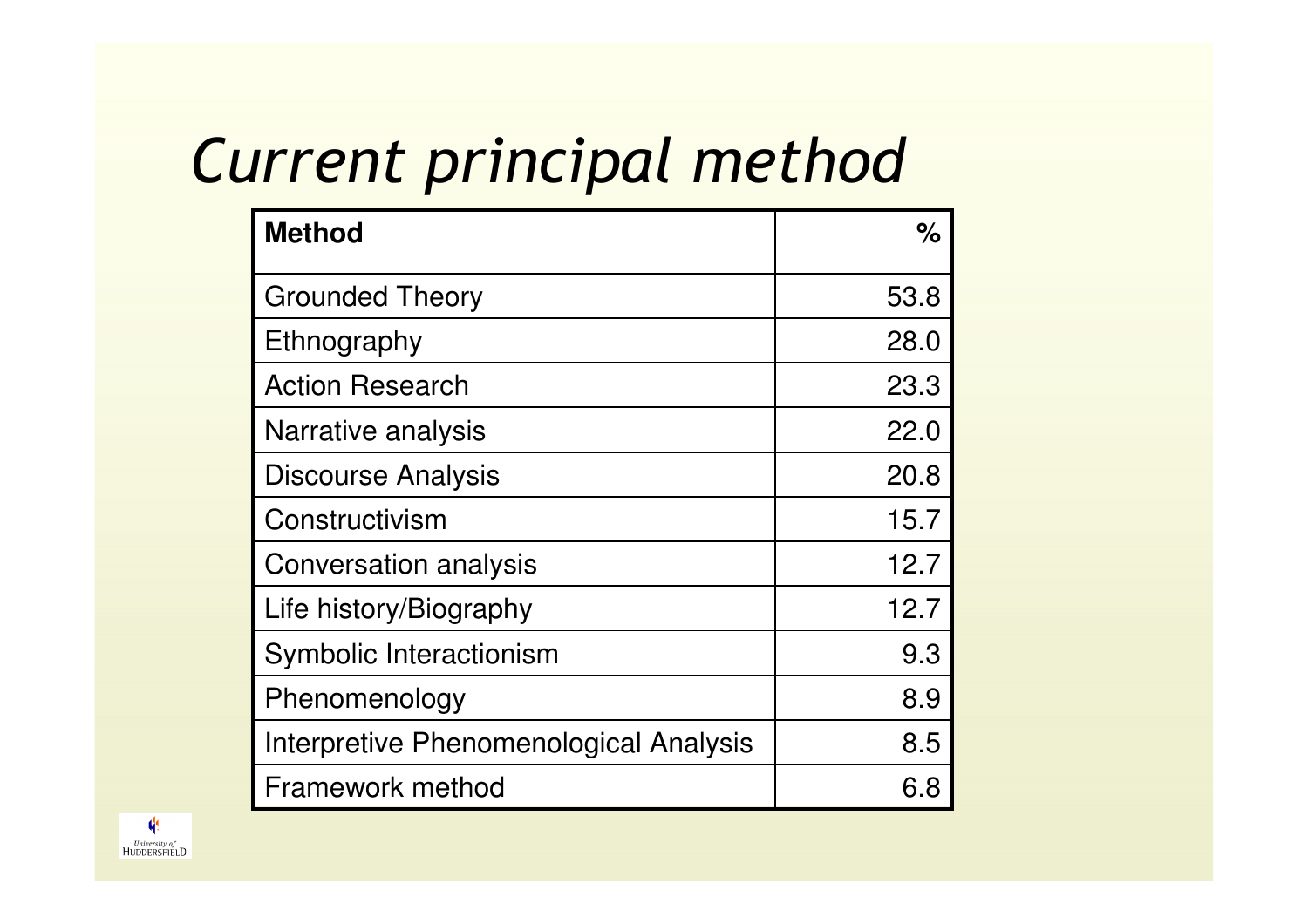# Summary - Major concerns

- + Problems with analysis
	- $\triangle$  A need for basic qualitative analysis methods training
	- More pointers to available literature
- + Software issues or QDA issues?
	- Misunderstanding or discord about nature of QDA work and role of software
	- 'Grey areas' where software ends and analysis 'kicks in'
- ← Frustration with s/w because of limited experience or awareness
- + Technology in the driving seat
	- Software influencing methodological approach

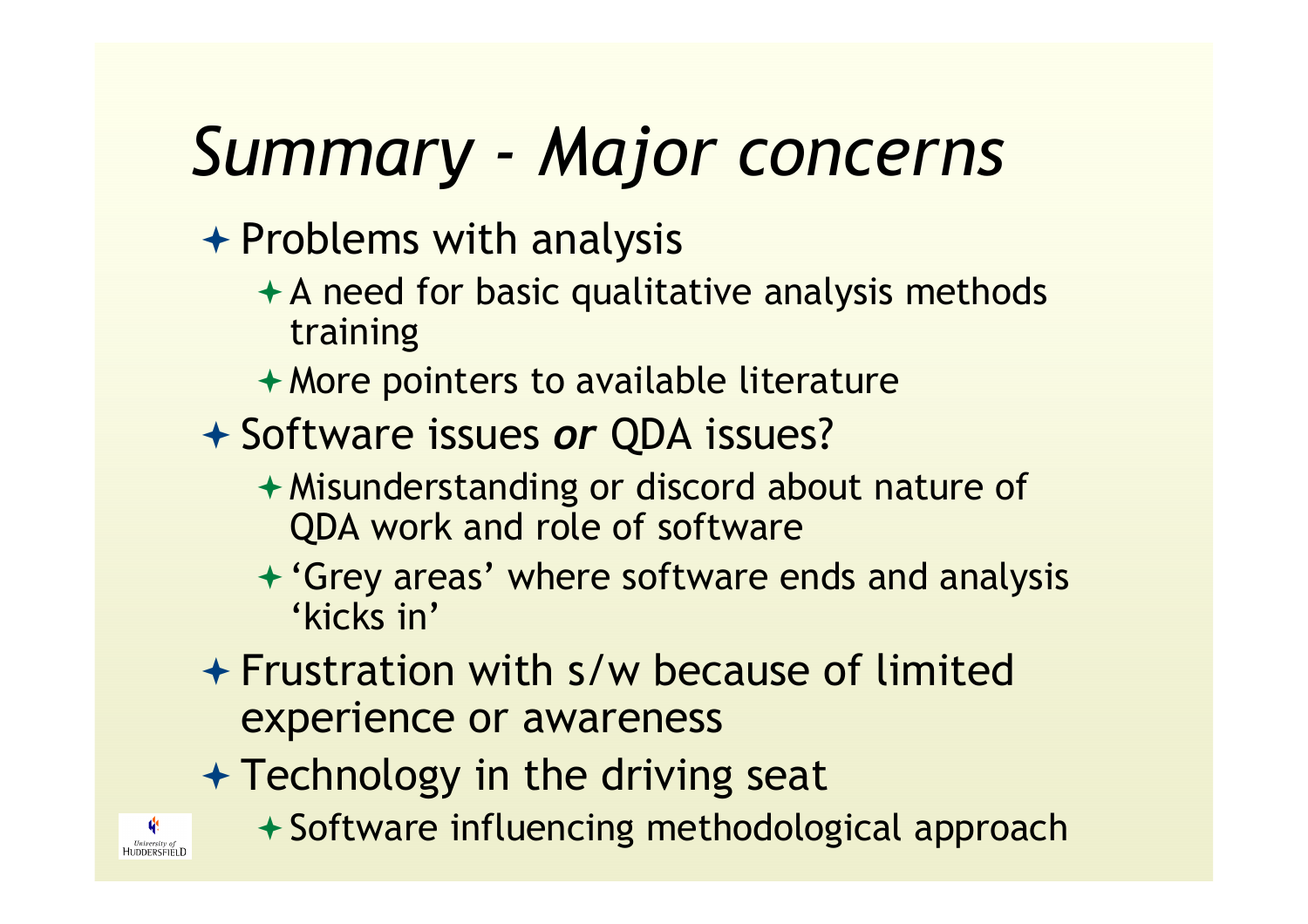#### Website design issues - General

- Allow for people new to QDA and/or CAQDAS - Different levels of user
- Fast access to required info
- Easy-to-use interface
- Reliable, serious content, but not too much text
- Format suitable for the medium

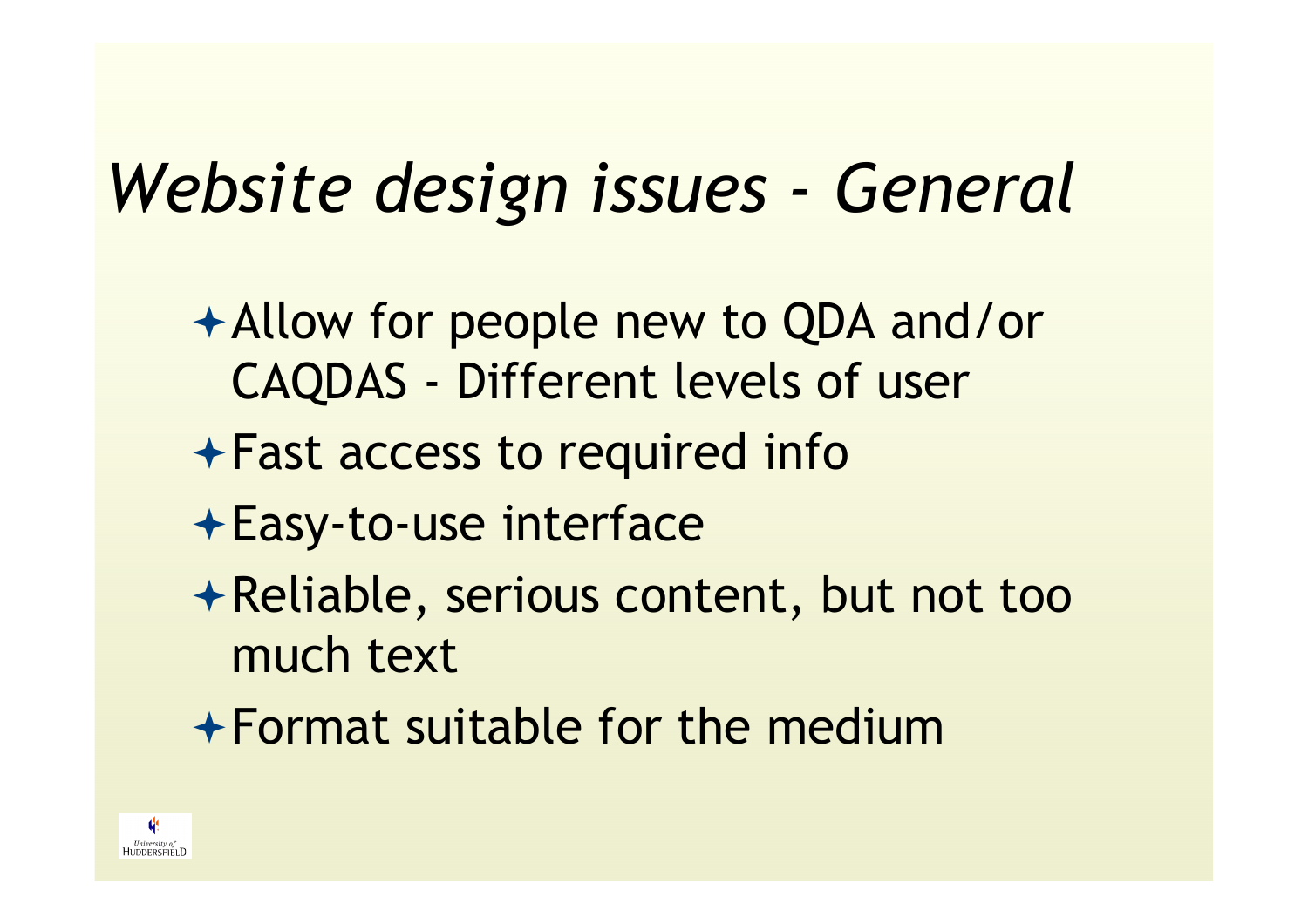## Website design issues -Specific

- $\rightarrow$  Support for variety of theoretical approaches (text and resources)
- Glossary for those new to QDA
- Step-by-step for most frequently used CAQDAS
- Advanced CAQDAS topics based on common questions
- Allow for non CAQDAS approaches
- Introduction for 'types' of user

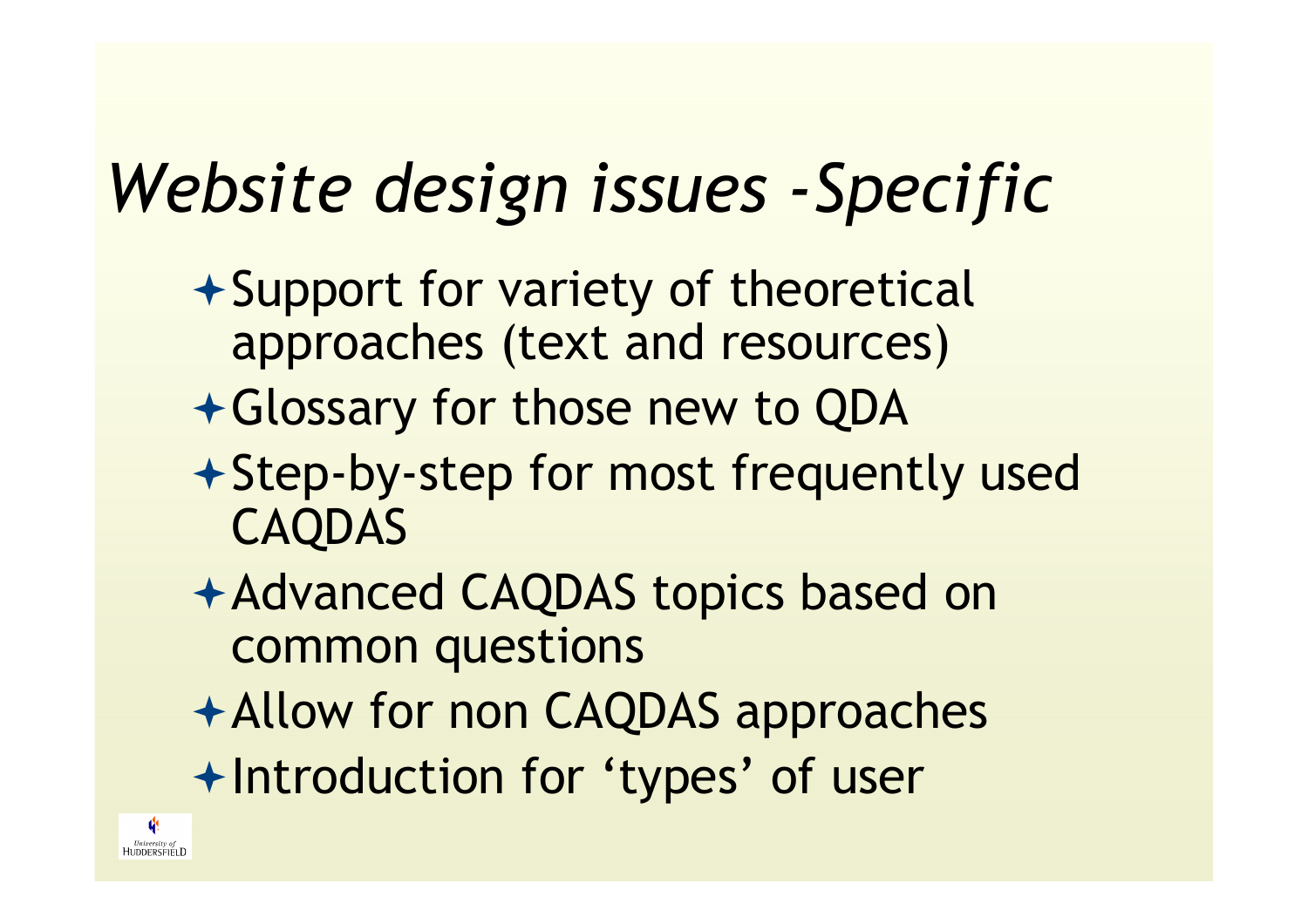# Types of user

Complete beginnerThinking of using softwareJust starting with software $\rightarrow$  Problems using the software

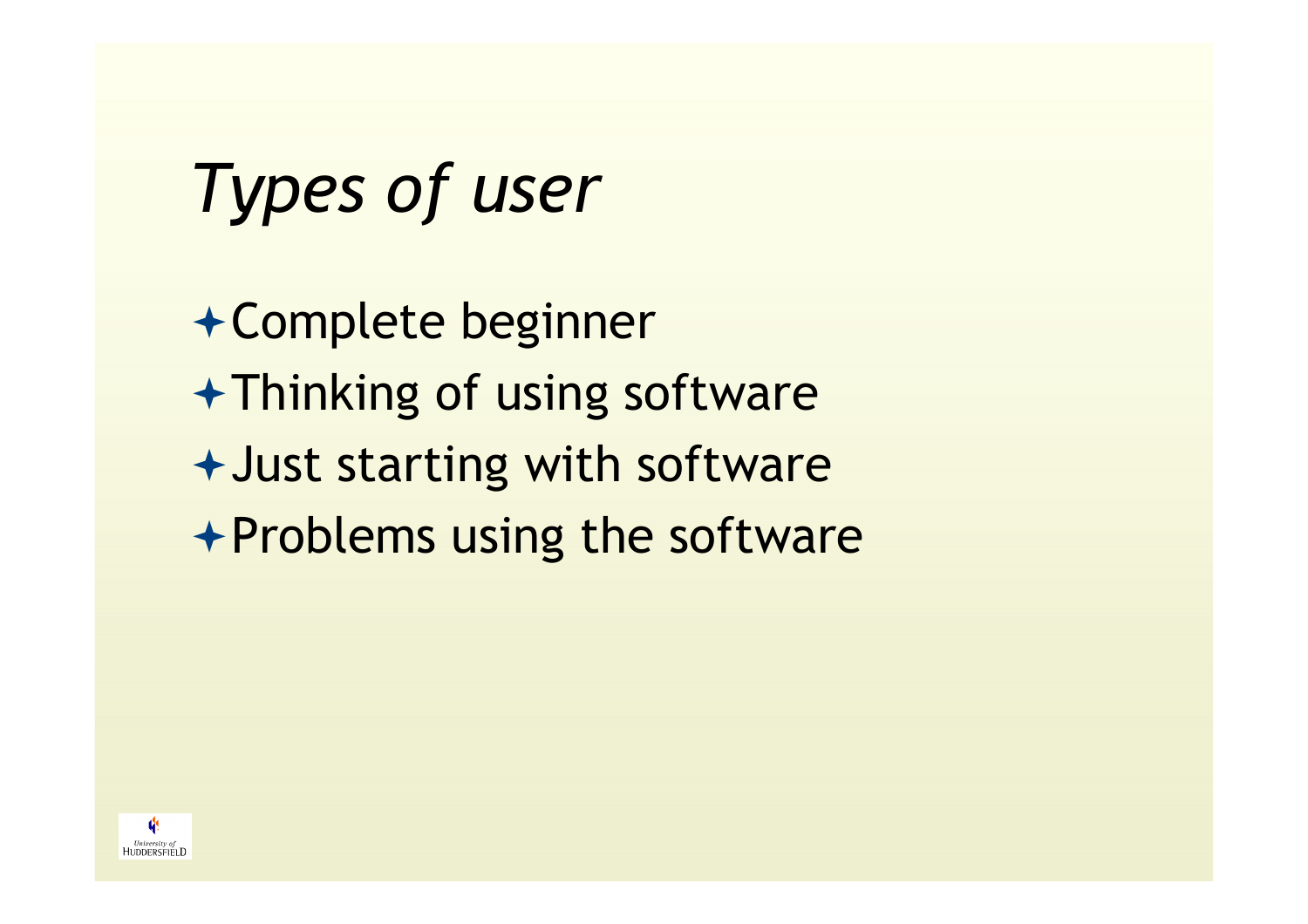# Good and bad points of evaluation

#### **E-mail lists**<br>Lonkseed

- Only good if problem is 'statable' and answerable by e-mail
- But identified s/w choice as an issue
- + Interviews and observations
	- Good at intimate issues of learning and difficulties
	- Some solutions beyond a website
- + Survey
	- + Said Yes to everything!
	- $+$  But did point out range of users

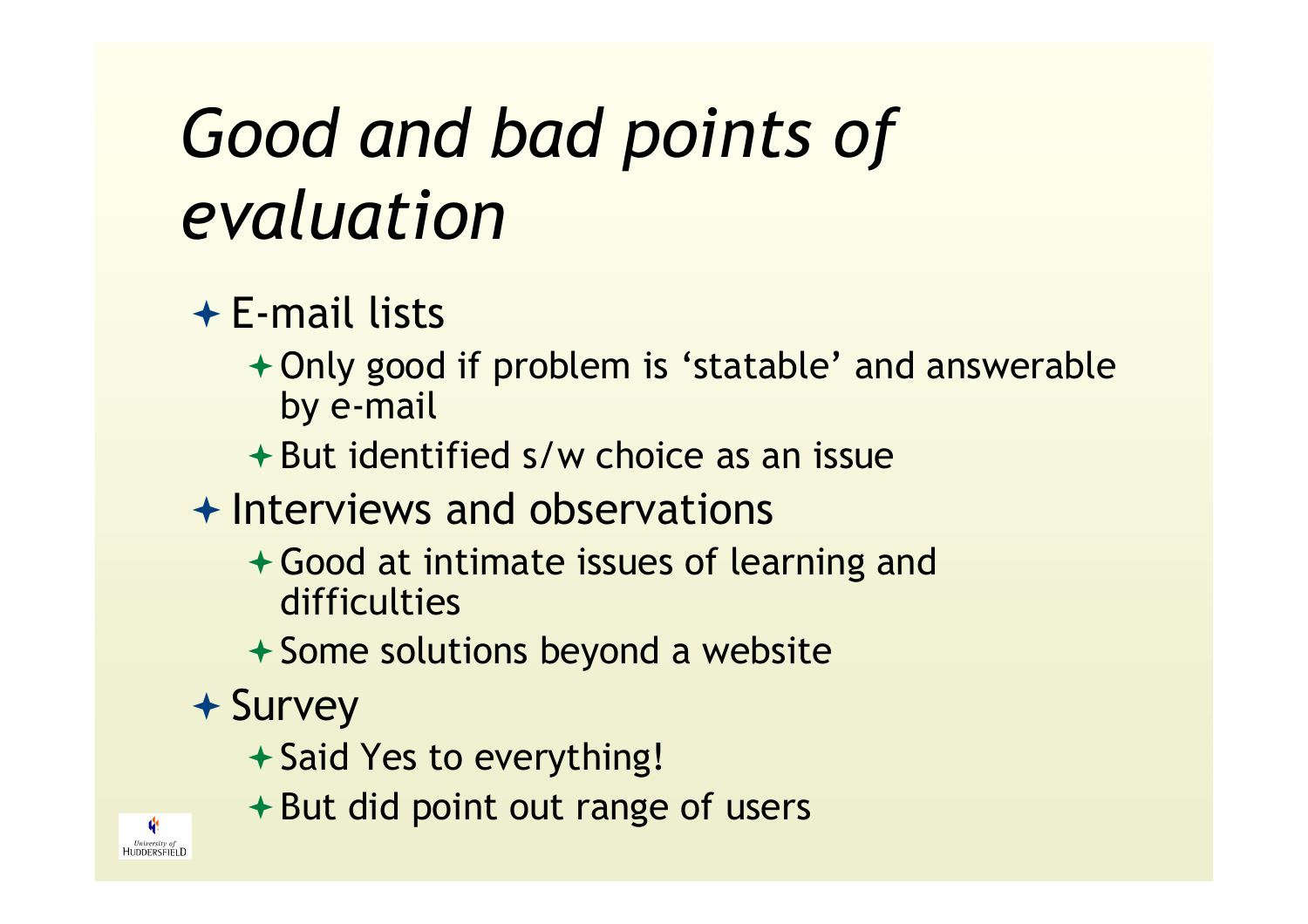# Conclusions

- All too often, e-learning is a costly technology solution in search of a problem
- User Needs evaluation does at least identify where *real* problems are
- Even simple approaches (e-mail lists), though arduous, can produce some answers.

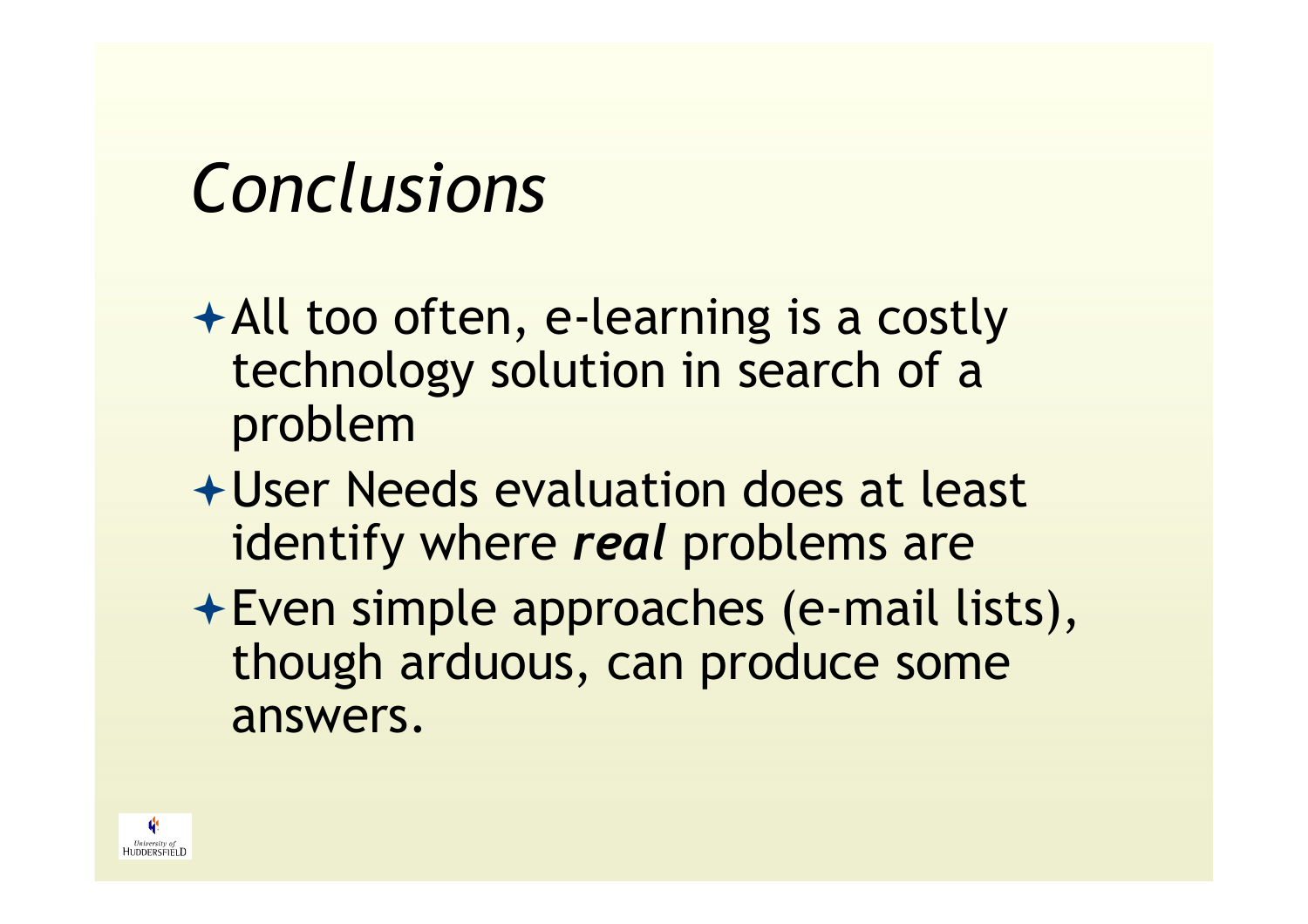#### Site usage



#### Average of 620 distinct visitors per day in the last month